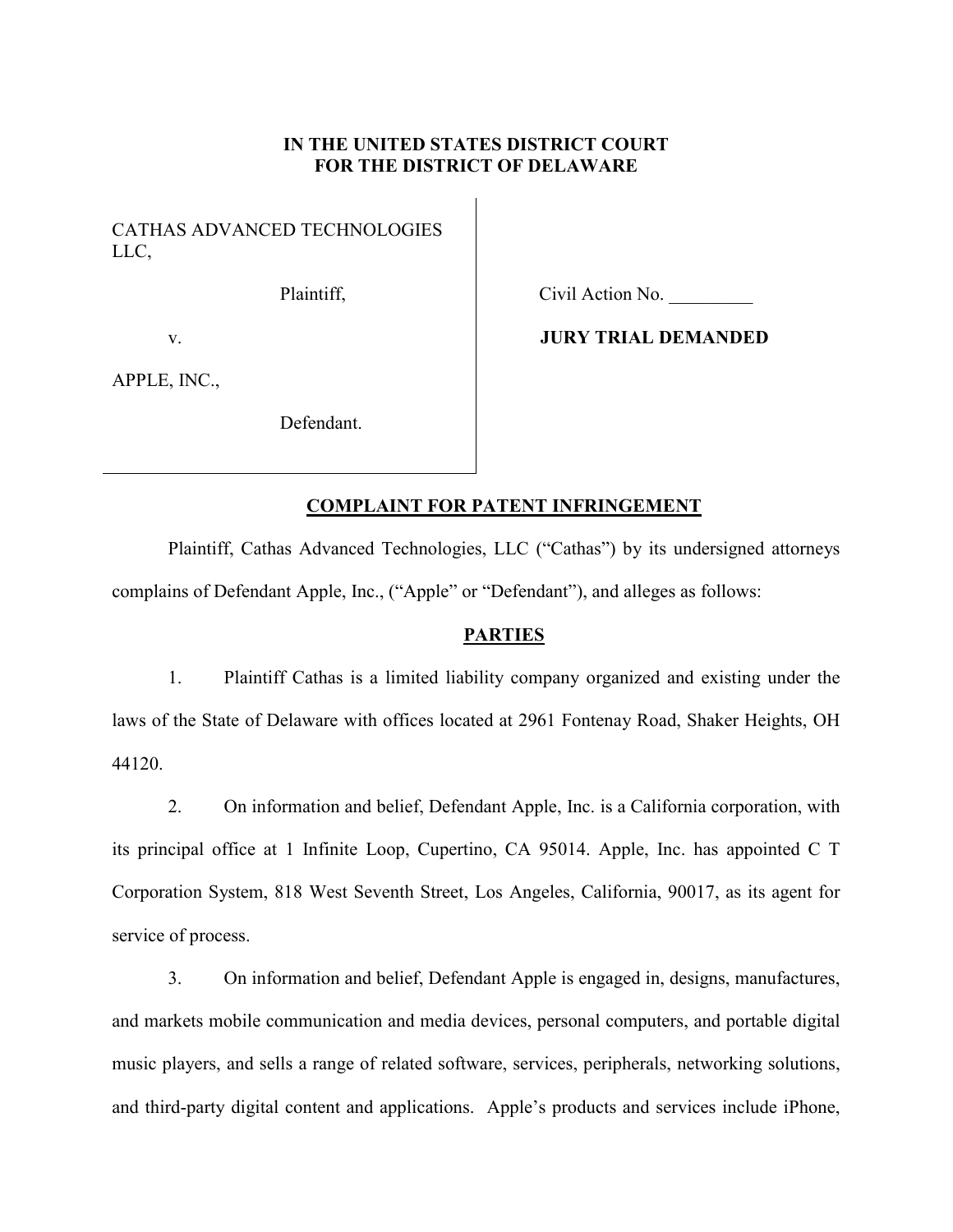iPad, Mac, iPod, Apple TV, a portfolio of consumer and professional software applications, the iOS and Mac OS X operating systems, iCloud, and a range of accessory, service and support offerings.

#### **JURISDICTION AND VENUE**

4. This action for infringement arises under the patent laws of the United States, Title 35 of the United States Code.

5. This Court has subject matter jurisdiction over this action pursuant to 28 U.S.C. §§ 1331 and 1338(a).

6. On information and belief, Defendant Apple is subject to this Court's specific and general personal jurisdiction pursuant to due process and/or the Delaware Long Arm Statute, due at least to its substantial business in this forum, including: (a) at least a portion of the infringements alleged herein; and (b) regularly doing or soliciting business, engaging in other persistent courses of conduct, and/or deriving substantial revenue from goods and services provided to individuals in Delaware and in this Judicial District.

7. This court has personal jurisdiction over Apple based on the following, among other reasons: (a) Apple maintains a website and social media presence that are accessible to residents of the State of Delaware; (b) Apple has purposefully availed itself of the benefits and protections of Delaware law by doing and transacting business in the State of Delaware; and (c) Apple has committed tortuous acts, including committing acts of patent infringement in violation of 35 U.S.C. § 271, that it knew or should have known would cause injury to Cathas in the State of Delaware. All of Apple's contacts with the State of Delaware are systematic, continuous and substantial.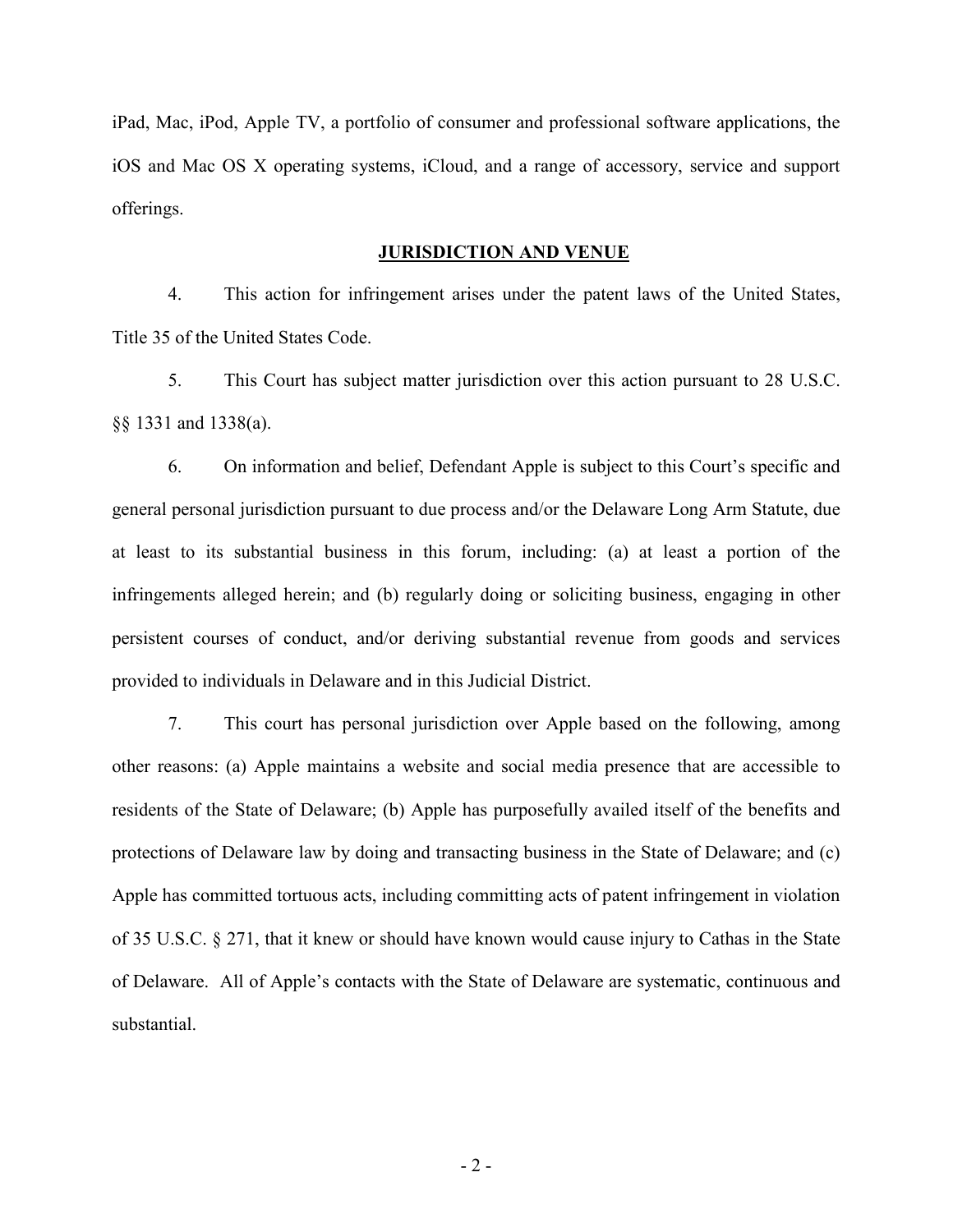8. Venue is proper in this district under at least 28 U.S.C. §§ 1391(b) and (c) and 1400(b) because Apple is subject to personal jurisdiction in this District and regularly transacts business in this District; and because Defendant has committed one or more acts of patent infringement within this Judicial District.

#### **THE PATENT-IN-SUIT**

9. Plaintiff Cathas is the owner by Assignment of United States Patent No. 6,925,445 ("the '445 Patent") entitled "Web-Based Design of Software for Keep-Alive Boards." The '445 Patent was duly and legally issued by the United States Patent & Trademark Office on August 2, 2005. A true and correct copy of the '445 Patent is attached as Exhibit 1.

10. Branislav Kisacanin is the inventor named on the '445 Patent.

11. The '445 Patent covers a method and system for developing and electronically providing customized software to a customer based on a customer specification provided through a web interface.

### **COUNT I INFRINGEMENT OF U.S. PATENT NO. 6,925,445**

12. Plaintiff re-alleges paragraphs 1-11 as if fully incorporated herein.

13. On information and belief, Defendant Apple has been and now is directly infringing the '445 Patent in the State of Delaware, in this Judicial District, and elsewhere in the United States.

14. On information and belief, Defendant Apple has been and now is directly infringing the '445 Patent in the State of Delaware, in this Judicial District, and elsewhere in the United States, by, among other things, making, using, operating, selling or offering to sell the Apple iOS Developer Program ("Apple iOS Developer"), a web application development tool,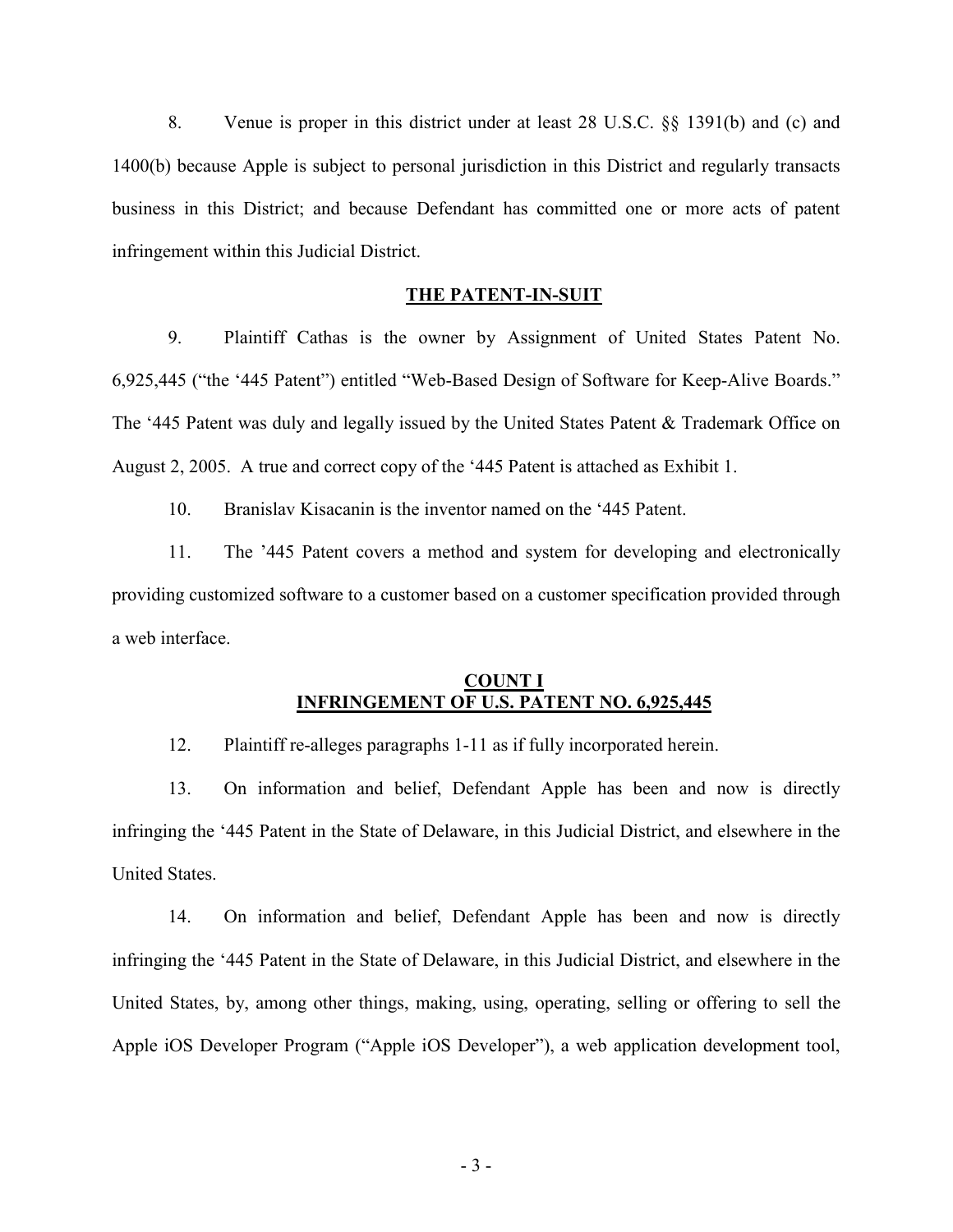the use of which, via Apple's website, www.apple.com, to create customized applications is covered by at least the method of claim 1 and the system of claim 10 of the '445 Patent.

15. Defendant is liable for infringement of the '445 Patent pursuant to 35 U.S.C. § 271.

16. As a result of Defendant's past infringement of the '445 Patent, Plaintiff Cathas has suffered monetary damages in an amount adequate to compensate for Defendant's past infringement, but in no event less than a reasonable royalty for the use made of the invention by Defendant, together with interest and cost as fixed by the Court, and Plaintiff Cathas will continue to suffer damages in the future unless Defendant's infringing activities are enjoined by the Court.

17. At least prior to the filing of this action and with respect to the '445 Patent, Plaintiff had no marking obligations pursuant to 35 U.S.C. § 287(a).

18. Plaintiff has incurred and will incur attorneys' fees, costs, and expenses in the prosecution of this action. The circumstances of this dispute create an exceptional case within the meaning of 35 U.S.C. § 285, and Plaintiff is entitled to recover its reasonable and necessary fees and expenses.

#### **PRAYER FOR RELIEF**

WHEREFORE, Plaintiff Cathas Advanced Technologies, LLC respectfully requests that this Court enter:

1. A judgment in favor of Plaintiff Cathas declaring that Defendant has infringed the '445 Patent;